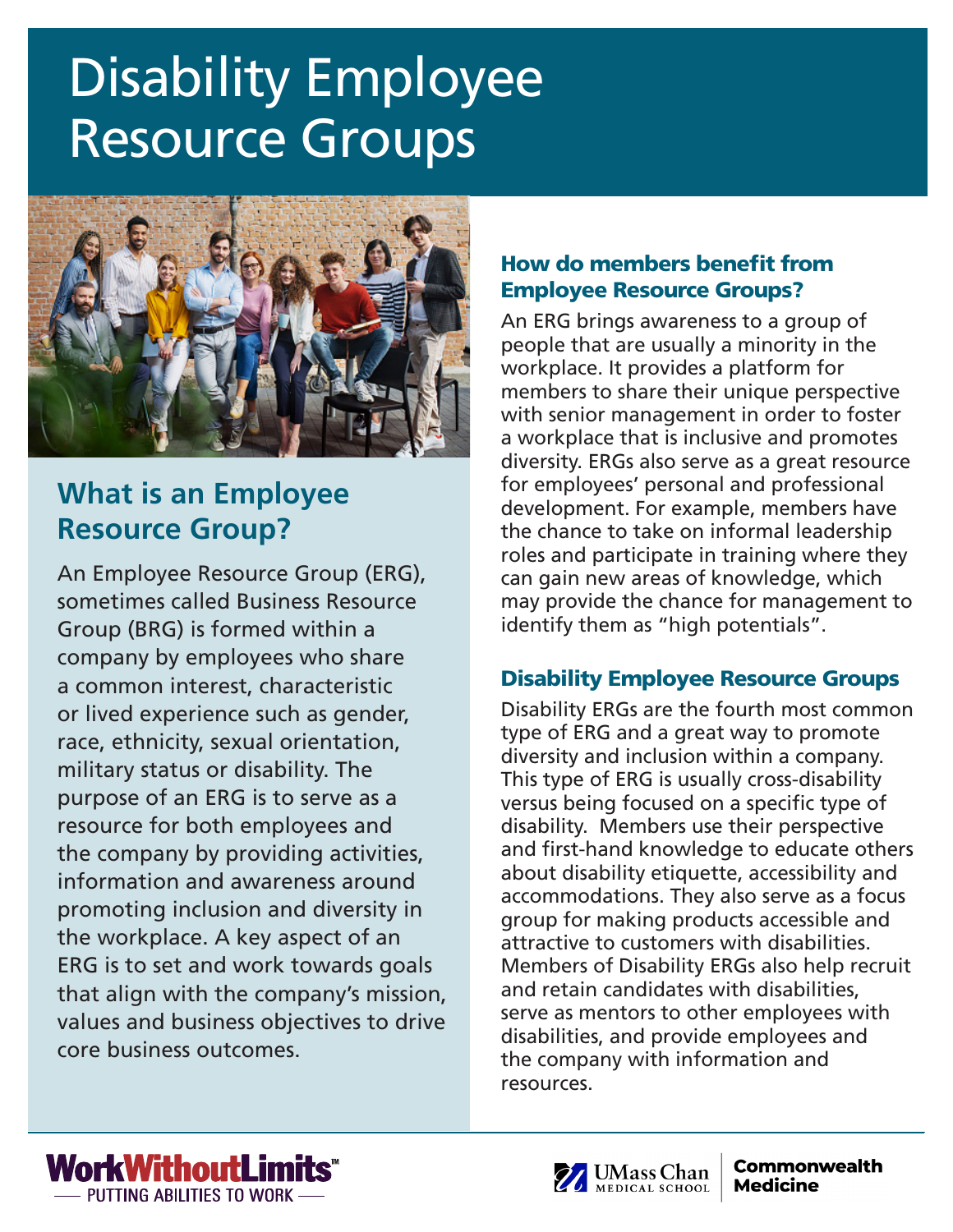#### 1. Create Partnerships with Other ERGs within the Company

Sitting in on an established ERG meeting is a good way to observe how the meeting is structured, what the agenda is like, and how its leadership works. It is also a great opportunity to meet with another ERG's executive sponsors, leaders and members to share ideas, receive feedback and build relationships.

#### **Questions to ask representatives from other ERGs:**

- How was the group started?
- How did the group gain executive support?
- What steps were taken to get approval?
- What obstacles did the group encounter during its development?
- When are meetings held?
- What is the structure of the group's meetings?
- What does a typical meeting agenda look like?
- How do you measure success?

#### 2. Secure an Executive Sponsor

In order for an ERG to be successful, it is important to gain the support of an executive sponsor within the company. An executive sponsor is a top-level executive who champions the ERG, and is the group's connection to top management. At some companies, the ERG chooses the executive sponsor; at others, the company assigns

the executive sponsor.

The executive sponsor provides the ERG with strategic direction to help it align with the company's business strategy, and helps the group identify measurable benchmarks that support the company's business goals. The executive sponsor provides the ERG with access to his or her own network, and serves as a bridge between the group and the executive

team. The executive sponsor also provides support to the ERG through communication and visibility, and accepts accountability for the group. The executive sponsor often serves as a source of funding for the ERG.

## 3. Appoint or Elect Leaders

Leaders of the ERG can be appointed by the executive sponsor or elected by the group. Regardless of who makes this decision, it is important that leadership is clearly defined for group members. Employees who are talented but have not yet bee identified as "high potentials" are great employees to select for leadership positions within an ERG. In addition, individuals who have expressed interest in the issues of the group, and those who run similar groups outside of the workplace are also good choices.

It is important to change the leadership of the ERG periodically to create opportunities for different members to take on leadership roles. New leadership brings new ideas and perspectives to the table. The process by which new ERG leaders are elected is decided by the group. An ERG may want to model how they elect new leaders after what other ERGs within the company are doing. For example, some ERGs hold elections every one or two years, while other ERGs have staggered leadership terms that allow exiting leaders to mentor new leaders before the end of their term.

#### 4. Get Employees Involved

For an ERG to be successful, it is important for the group to engage the employee population. One way that ERGs engage employees, as well as candidates is through actively marketing the group in employee communications, through emails, on bulletin boards, and at career fairs. When marketing the group it is important for the ERG to make it clear that the group has



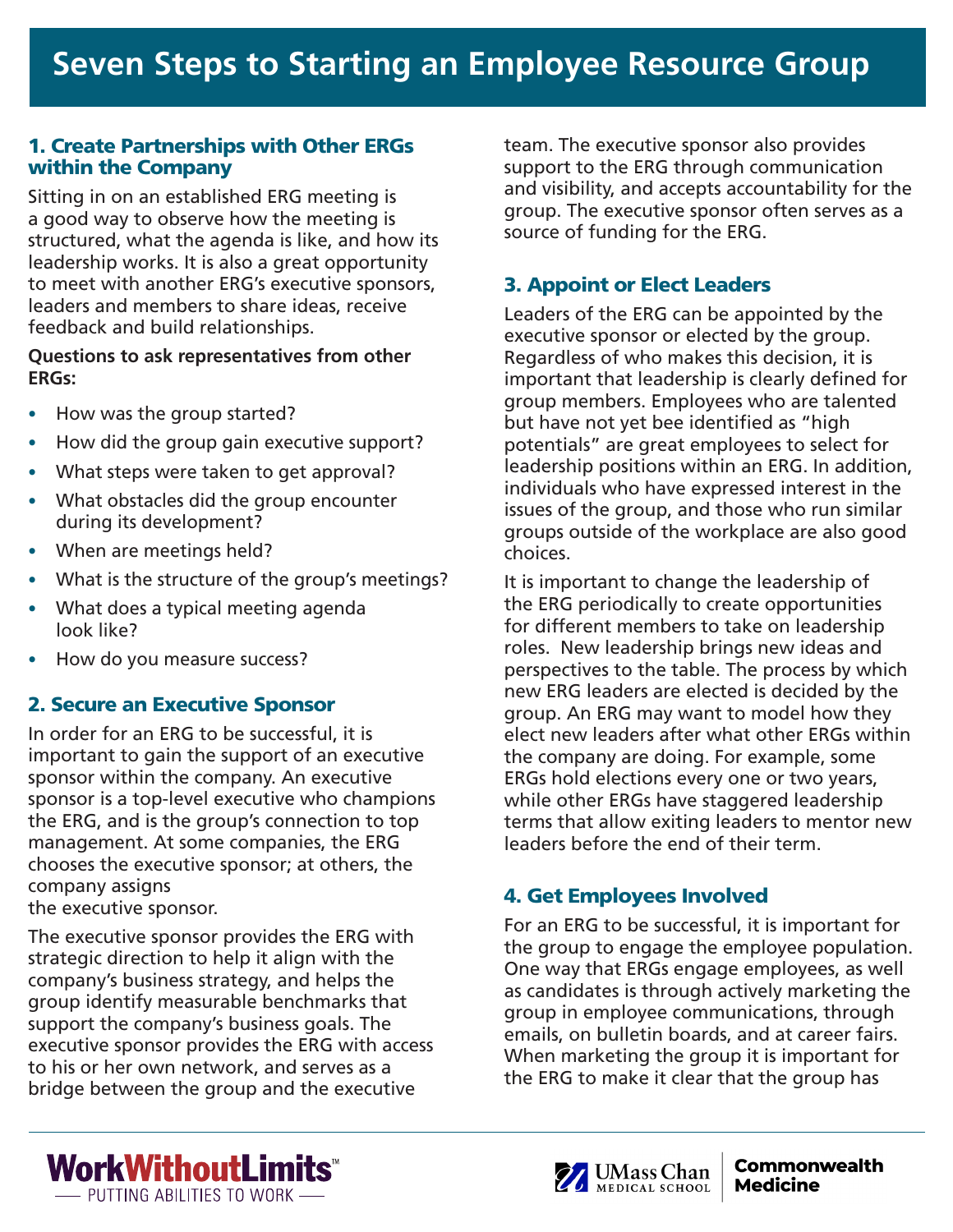support from top leadership. It is also important to promote that the ERG is inclusive of all employees, not just those employees that are a part of its core demographic. Another way to attract members to the ERG is by holding a variety of different events that meet the needs and expectations of potential members and groups. Examples of events that can be used to attract new members are:

- Professional development/classroom events
- Speaker engagements
- Networking opportunities
- Cultural events
- Mentoring opportunities

Making meetings convenient for hourly and remote workers by scheduling virtual and off-shift meetings or holding activities during employees' lunch time is another great way to attract new members. Although the group is aligned with business objectives, it is also essential to make it clear to potential members that there is still a social aspect to the group, and the importance to celebrate the culture of the group and to have fun.

# 5. Create a Budget and Secure Funding

The budget for ERGs can vary greatly from one ERG to another. For example, an ERG that is just starting out may not have any funds, while a successful group at a large corporation can receive as much as \$75,000- \$100,000 annually. A survey of 64 companies by Mercer found that the average annual budget for an ERG is \$7,203 per 100 members while DiversityInc reported the average budget for the companies on its Top 50 list is \$15,000 per ERG.

ERG funding can come from a variety of sources including the diversity department, support from the group's executive sponsor, the group's own fundraising, and funding from human resources, communications or marketing.

How ERGs receive funding varies from company to company. At some companies, all ERGs receive the same amount of funding so that all groups are on equal footing. At other companies, each ERG is asked to submit a budget to the diversity department and is then awarded funding based on its contribution to business goals. At other companies, human resource departments give ERGs seed money to get started and then the rest of the funding comes from the ERG's executive sponsor. A survey of 20 companies found that 56% of ERGs receive some funding from its executive sponsor, while 89% receive some funding from its company's diversity department.

# 6. Set Realistic Goals

An ERG's goals align with the business objectives of the company, which commonly include recruitment, on-boarding, community outreach, supplier diversity, marketing and outreach, and focus groups. An ERG's goals should be clear, concise, easy to understand and measurable, and should include specific activities and timelines.

#### 7. Establish Benchmarks and Success **Measurements**

Setting up benchmarks is how an ERG measures the progress the group has made towards its goals. Benchmarks also help define how the group is doing and show what it has accomplished.

#### **Examples of Benchmarks**

- Gain 5 new members per year
- Offer two disability etiquette trainings within the next year
- Increase the number of attendees at ERG meetings and events
- Attend two career fairs within the next 6 months